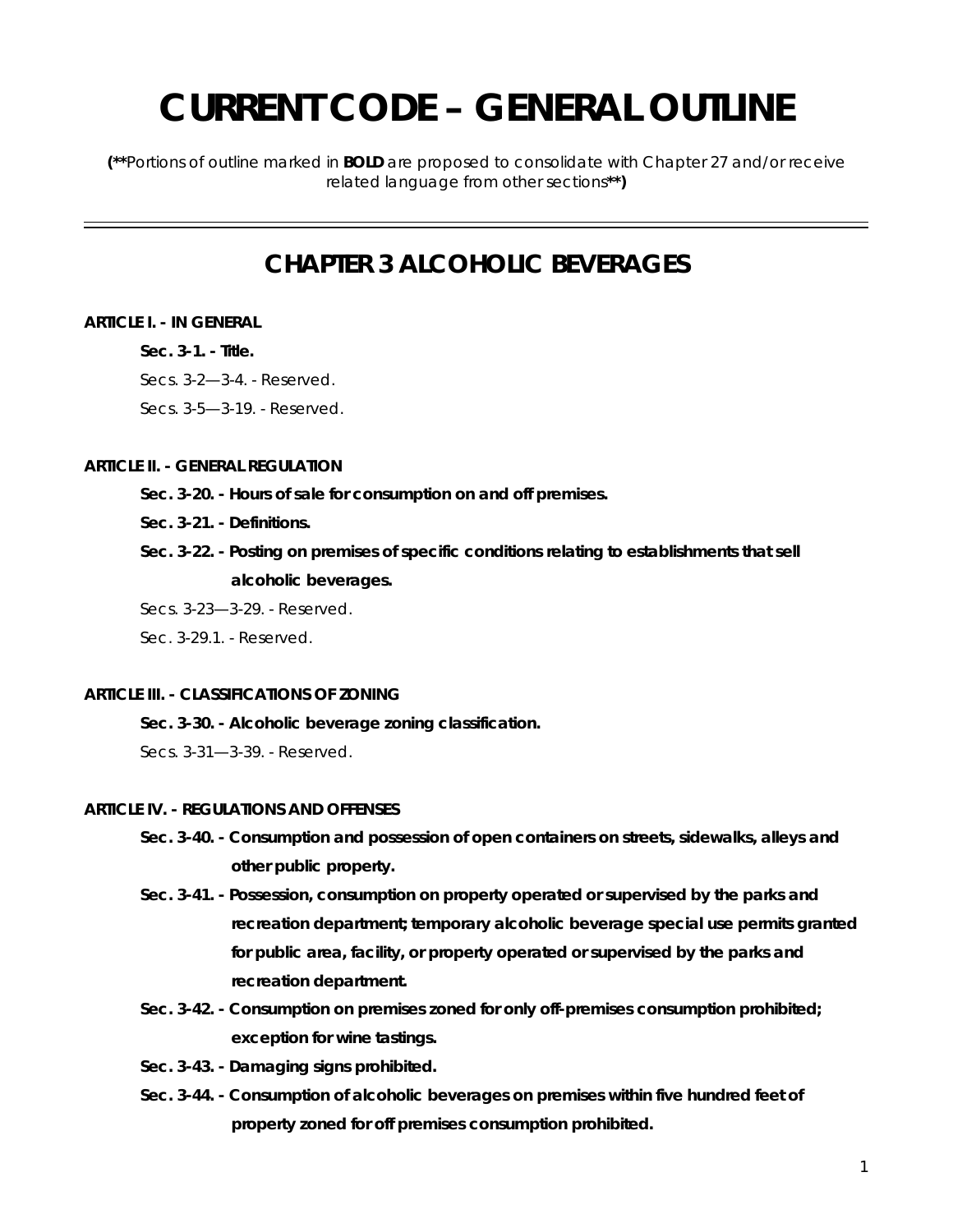**Sec. 3-45. - Right of entry.** 

#### **Sec. 3-46. - Police reports.**

Secs. 3-47—3-49. - Reserved.

ARTICLE V. - RESERVED

Secs. 3-50—3-59. - Reserved.

ARTICLE VI. - RESERVED

Secs. 3-60—3-69. - Reserved.

ARTICLE VII. - RESERVED

Secs. 3-70—3-79. - Reserved.

ARTICLE VIII. - RESERVED

Secs. 3-80—3-89. - Reserved.

ARTICLE IX. - RESERVED

Secs. 3-90—3-99. - Reserved.

ARTICLE X. - RESERVED

Secs. 3-100—3-109. - Reserved.

ARTICLE XI. - RESERVED

Secs. 3-110—3-119. - Reserved.

ARTICLE XII. - RESERVED

Secs. 3-120—3-129. - Reserved.

### **ARTICLE XIII. - CONVENTION CENTERS**

**Sec. 3-130. - Temporary display and consumption of alcoholic beverages.** 

### **CHAPTER 13 LANDSCAPING, TREE REMOVAL AND SITE CLEARING**

### ARTICLE I. - ADMINISTRATIVE PROVISIONS

DIVISION 1. - GENERAL PROVISIONS; ADMINISTRATIVE AUTHORITY; DEFINITIONS

Sec. 13-1. - Title.

- Sec. 13-2. Purpose.
- Sec. 13-3. Applicability.
- Sec. 13-3.1. Applicability in overlay districts.
- **Sec. 13-4. Definitions.**

Sec. 13-5. - Administrative authority.

- Sec. 13-6. Characteristics of protected trees and grand trees.
- Sec. 13-7. Exemptions for certain trees, departments and aviation public safety.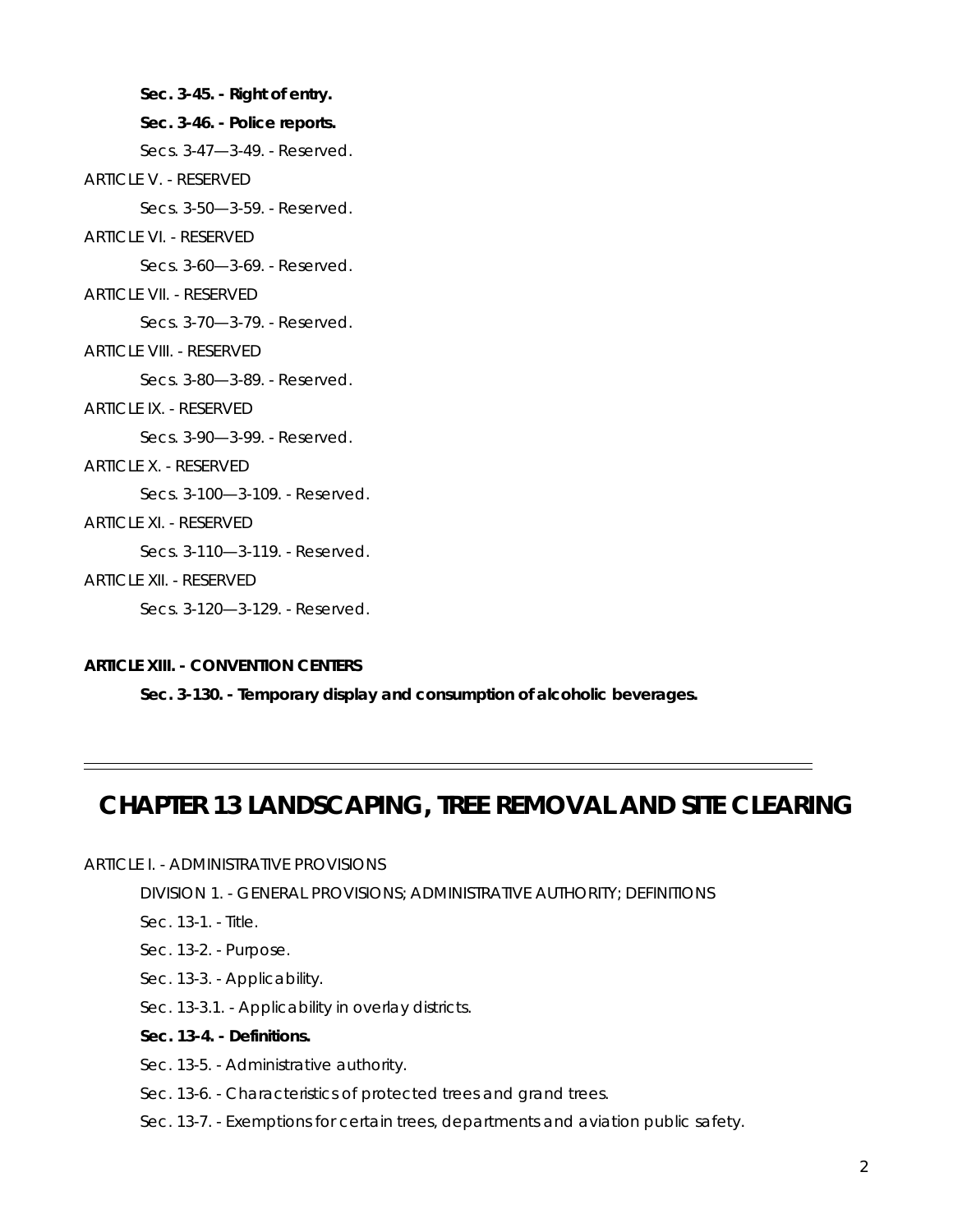- Sec. 13-8. Condemnation.
- Sec. 13-9. Tree canopy study.
- Secs. 13-10—13-25. Reserved.

### DIVISION 2. - CERTIFICATES; DOCUMENTS; REQUIREMENTS; ETC.

- Sec. 13-26. Applications and documentation.
- Sec. 13-27. Landscape and tree planting plan.
- Sec. 13-28. Landscape and tree planting plan required; exemptions.
- Secs. 13-29—13-40. Reserved.

### DIVISION 3. - FEE AUTHORITY AND TYPES; PERMITS; INSPECTIONS

- Sec. 13-41. Fees—City council to establish.
- Sec. 13-42. Same—Types enumerated.
- Sec. 13-43. Failure to obtain a permit.
- Sec. 13-44. Permit—Site inspection and site clearing; exemptions.
- Sec. 13-45. Same—Tree removal and replacement and tree trimming; exemptions.
- Sec. 13-46. Same—Final inspection.
- Sec. 13-47. Same—Revocation.
- Sec. 13-48. Same—Nontransferability.
- Sec. 13-49. Same—Emergency provision.
- Sec. 13-50. Inspections and approvals.
- Secs. 13-51—13-65. Reserved.

### ARTICLE II. - SANCTIONS; APPEALS; BOARDS

DIVISION 1. - ACTION AUTHORIZED TO MITIGATE VIOLATIONS

Sec. 13-66. - Stop work and emergency orders.

- Sec. 13-67. Enforcement authority and remedies.
- Secs. 13-68—13-90. Reserved.
- DIVISION 2. APPEALS

Sec. 13-91. - Review method.

Secs. 13-92—13-110. - Reserved.

DIVISION 3. - BOARD

Sec. 13-111. - Boards authorized to grant variances.

Secs. 13-112—13-130. - Reserved.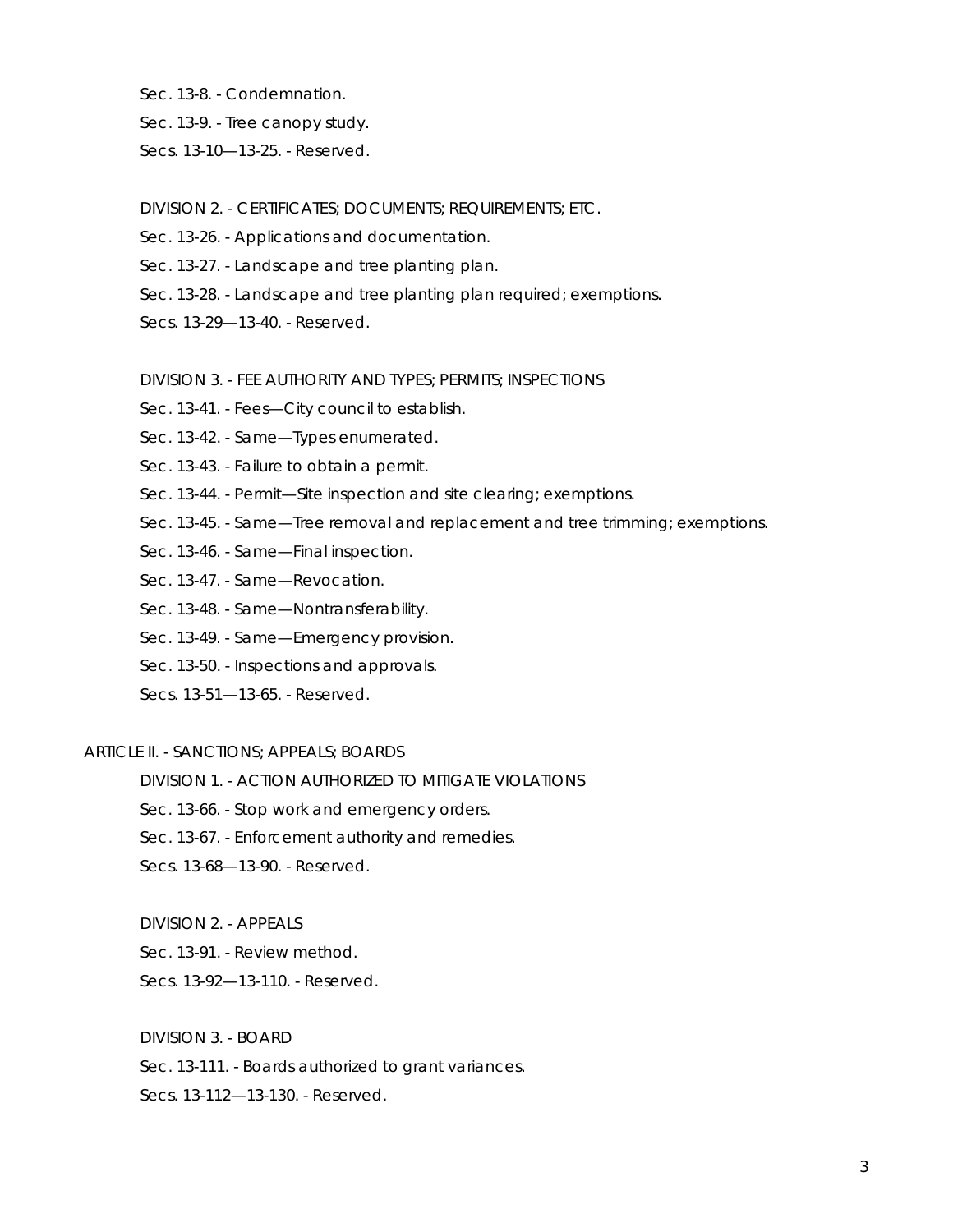### ARTICLE III. - TECHNICAL PROVISIONS

DIVISION 1. - AUTHORITY TO ESTABLISH/PUBLISH TECHNICAL STANDARDS Sec. 13-131. - Technical standards may be established. Secs. 13-132—13-145. - Reserved.

DIVISION 2. - ADOPTION OF STANDARDS BY REFERENCE

Sec. 13-146. - Technical standards adopted.

Secs. 13-147—13-160. - Reserved.

DIVISION 3. - SPECIFIC TECHNICAL REQUIREMENTS

**Sec. 13-161. - Landscape and tree planting requirements.** 

**Sec. 13-162. - Landscape and tree planting standards.** 

**Sec. 13-163. - Wetlands protection and buffer; exemptions.** 

Sec. 13-164. - Tree protection standards.

Sec. 13-165. - Tree removal, relocation or replacement.

### **CHAPTER 17.5 PLANNING AND LAND DEVELOPMENT**

### ARTICLE I. - AFFORDABLE HOUSING ADVISORY COMMITTEE

- Sec. 17.5-1. Creation.
- Sec. 17.5-2. Membership.
- Sec. 17.5-3. Terms.
- Sec. 17.5-4. Officers.
- Sec. 17.5-5. Staff.
- Sec. 17.5-6. Meetings.
- Sec. 17.5-7. Rules of procedure.
- Sec. 17.5-8. Records; minutes and annual report.
- Sec. 17.5-9. Conflict of interest.
- Sec. 17.5-10. Powers and duties of the AHAC and AHAC staff.
- Sec. 17.5-11. Approval of recommendations.
- Sec. 17.5-12. Implementation.
- Sec. 17.5-13. Other responsibilities.
- Secs. 17.5-14, 17.5-15. Reserved.

### **ARTICLE II. - LAND DEVELOPMENT CODE**

**Sec. 17.5-16. - Short title.**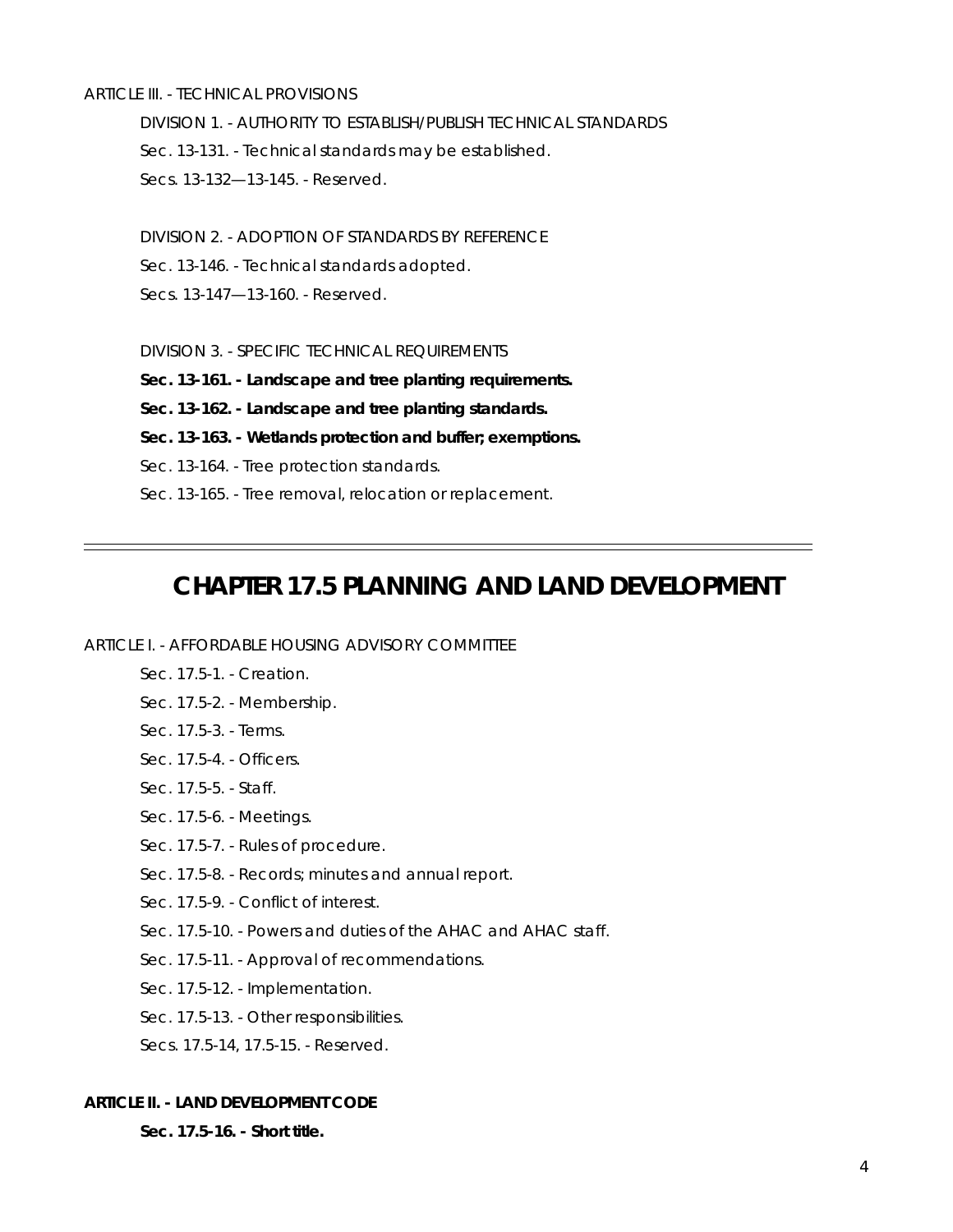Sec. 17.5-17. - Created.

Secs. 17.5-18—17.5-40. - Reserved.

### ARTICLE III. - TAMPA COMPREHENSIVE PLAN AND CONCURRENCY MANAGEMENT SYSTEM

- Sec. 17.5-41. Authority.
- Sec. 17.5-42. Legislative findings and intent.
- **Sec. 17.5-43. Definitions.**
- Sec. 17.5-44. Concurrency review procedures.
- Sec. 17.5-45. Minimum requirements for concurrency.
- Sec. 17.5-46. Recognition of established levels of service in the comprehensive plan.
- Sec. 17.5-47. Vested rights procedure.
- Sec. 17.5-48. Reserved.
- Sec. 17.5-49. Beneficial use.
- Sec. 17.5-50. Concurrency information center.
- Sec. 17.5-51. Monitoring final development permits.
- Sec. 17.5-52. Fees.
- Secs. 17.5-53—17.5-70. Reserved.

### **ARTICLE IV. - LAND DEVELOPMENT VARIANCE REVIEW BOARD**

- **Sec. 17.5-71. Establishment; composition and terms; officers; administrator.**
- **Sec. 17.5-72. Meetings, conduct of meetings and voting.**
- **Sec. 17.5-73. Powers and duties.**
- **Sec. 17.5-74. Application of the variance power.**
- **Sec. 17.5-75. Administration; notice; public hearing; decision.**
- **Sec. 17.5-76. Stays from further enforcement proceedings; exceptions.**
- **Sec. 17.5-77. Effect of denial.**
- **Sec. 17.5-78. Appeals.**

Secs. 17.5-79—17.5-90. - Reserved.

### **ARTICLE V. - UPLAND HABITAT PROTECTION**

### **DIVISION 1. - GENERAL PROVISIONS; ADMINISTRATIVE AUTHORITY; DEFINITIONS.**

- **Sec. 17.5-91. Purpose and legislative intent.**
- **Sec. 17.5-92. Definitions.**
- **Sec. 17.5-93. Administrative authority.**
- **Sec. 17.5-94. Administrative guidelines.**
- **Sec. 17.5-95. Upland habitat overlay district established; applicability.**
- Secs. 17.5-96—17.5-100. Reserved.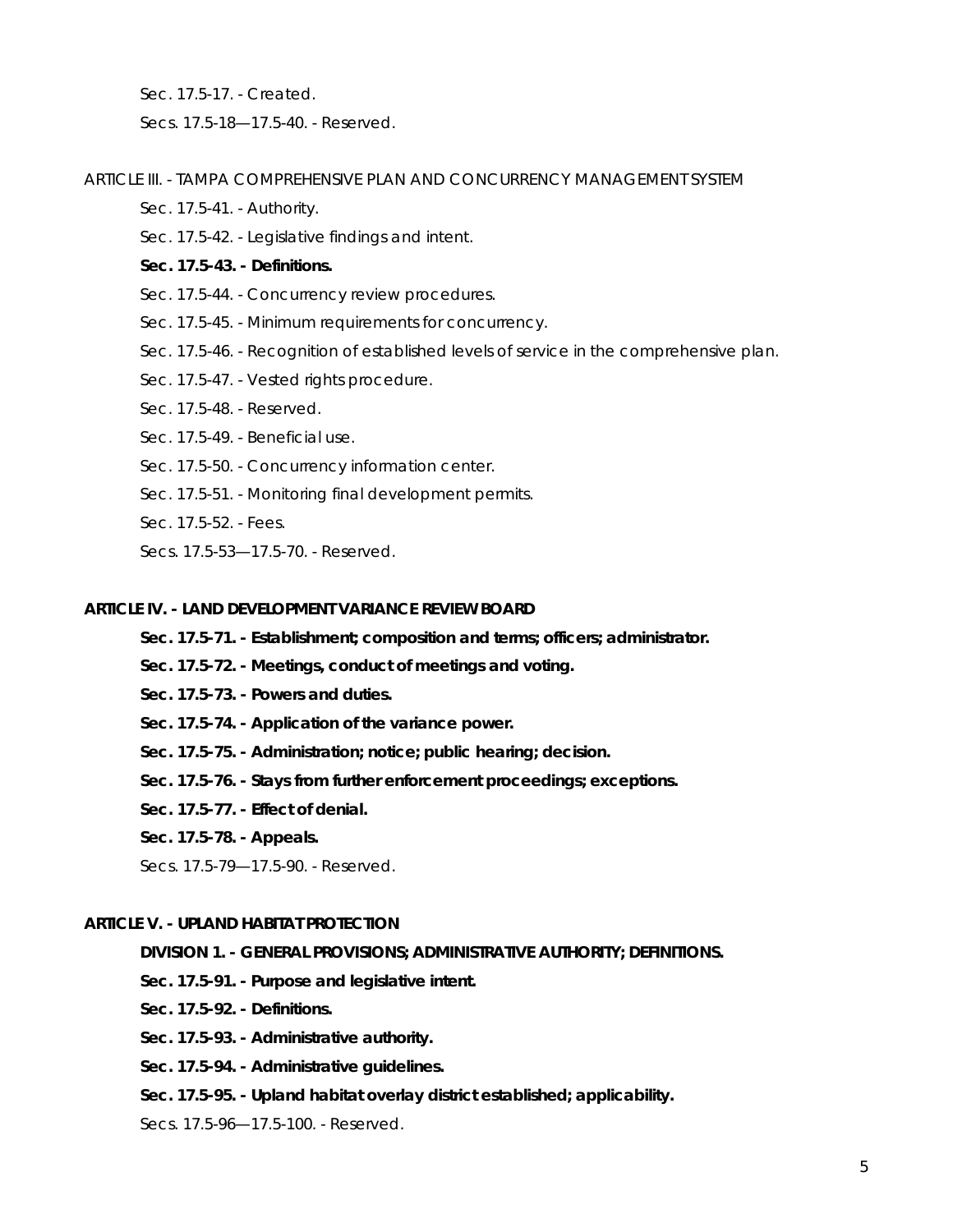- **DIVISION 2. PLANS; DOCUMENTS; REQUIREMENTS; ETC.**
- **Sec. 17.5-101. Upland habitat plan approval; requirements; exemptions.**
- **Sec. 17.5-102. Plan approval application; review; approval and denial; prerequisites; conditions.**
- **Sec. 17.5-103. Plan approval duration and extension.**
- **Sec. 17.5-104. Plan approval transferability.**
- **Sec. 17.5-105. Inspections.**
- **Sec. 17.5-106. Plan approval fees—City council to establish.**
- Secs. 17.5-107—17.5-112. Reserved.

### **DIVISION 3. - SPECIFIC TECHNICAL REQUIREMENTS.**

- **Sec. 17.5-113. Environmentally sensitive areas—Uplands providing significant and essential wildlife habitat; general provisions.**
- **Sec. 17.5-114. Environmentally sensitive areas—Upland significant wildlife habitat.**
- **Sec. 17.5-115. Environmentally sensitive areas—Upland essential wildlife habitat.**
- **Sec. 17.5-116. Natural preserves.**
- **Sec. 17.5-117. On-site preservation.**
- **Sec. 17.5-118. Off-site preservation.**
- **Sec. 17.5-119. Inventory.**
- **Sec. 17.5-120. Penalty restoration fund.**
- **Sec. 17.5-121. Technical standards may be established.**
- **Sec. 17.5-122. Appendices adopted.**

Secs. 17.5-123—17.5-128. - Reserved.

#### **DIVISION 4. - ENFORCEMENT; SANCTIONS; APPEALS**

- **Sec. 17.5-129. Failure to obtain plan approval.**
- **Sec. 17.5-130. Stop work and emergency orders.**
- **Sec. 17.5-131. Violations; enforcement authority and remedies.**
- **Sec. 17.5-132. Appeal methods.**
- **Sec. 17.5-133. Variances.**

Secs. 17.5-134—17.5-140. - Reserved.

### **ARTICLE VI. - TECHNICAL MANUALS**

**DIVISION 1. - AUTHORITY TO ESTABLISH** 

**Sec. 17.5-141. - Authority to establish.**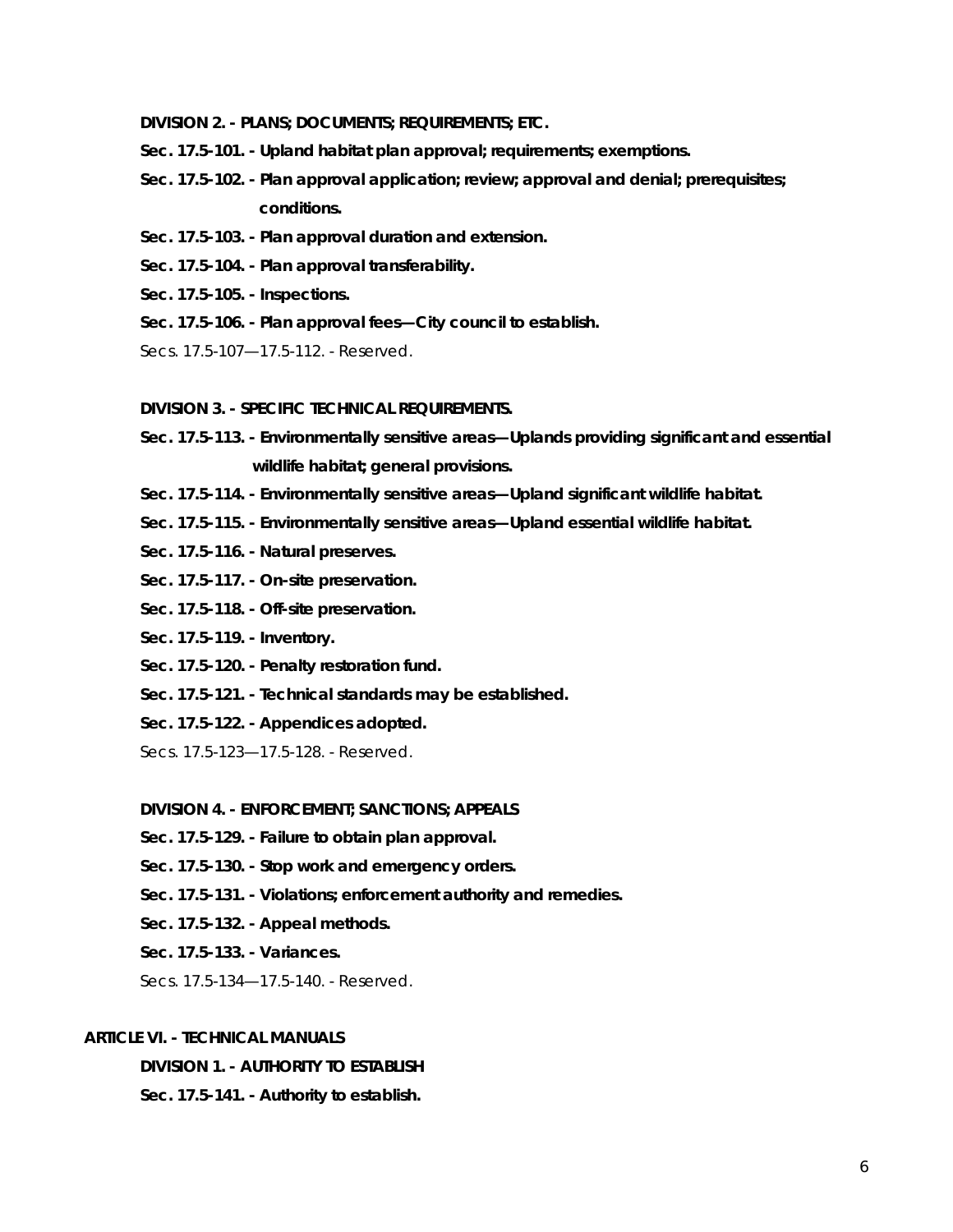### **DIVISION 2. - STORMWATER TECHNICAL STANDARDS MANUAL FOR PRIVATE DEVELOPMENT ADOPTED**

**Sec. 17.5-142. - Technical standards may be established.** 

Secs. 17.5-143—17.5-150. - Reserved.

**Sec. 17.5-151. - Stormwater Technical Standards Manual for Private Development adopted.**  Secs. 17.5-152—17.5-159. - Reserved.

### **DIVISION 3. - TECHNICAL STANDARDS MANUAL FOR SEWER ADOPTED**

**Sec. 17.5-160. - Technical Standards Manual for Sewer adopted.** 

**Sec. 17.5-161. - Technical Standards Manual for Water adopted.** 

**Sec. 17.5-162. - Technical Standards Manual for Reclaimed Water adopted.** 

Secs. 17.5-163—17.5-169. - Reserved.

DIVISION 4. - RESERVED

Sec. 17.5-170. - Reserved.

Secs. 17.5-171—17.5-179. - Reserved.

DIVISION 5. - CONCURRENCY MANAGEMENT PROCEDURES MANUAL Sec. 17.5-180. - Concurrency Management Procedures Manual adopted. Secs. 17.5-181—17.5-189. - Reserved.

### **DIVISION 6. - HISTORIC DISTRICT AND LANDMARK DESIGN GUIDELINES**

**Sec. 17.5-190. - Tampa Heights Historic District Design Guidelines.** 

**Sec. 17.5-191. - Seminole Heights Historic District Design Guidelines.** 

**Sec. 17.5-192. - Hyde Park Historic District Design Guidelines.** 

**Sec. 17.5-193. - Ybor City Historic District Design Guidelines.** 

Secs. 17.5-194—17.5-200. - Reserved.

### ARTICLE VII. - THE CITY OF TAMPA SUSTAINABILITY ORDINANCE

Sec. 17.5-201. - Short title.

Sec. 17.5-202. - Definitions.

Sec. 17.5-203. - City funded construction and renovation of structures to comply with LEED Silver Standard.

Sec. 17.5-204. - Incentives to encourage sustainable construction and redevelopment.

Sec. 17.5-205. - Green building initiatives for affordable housing.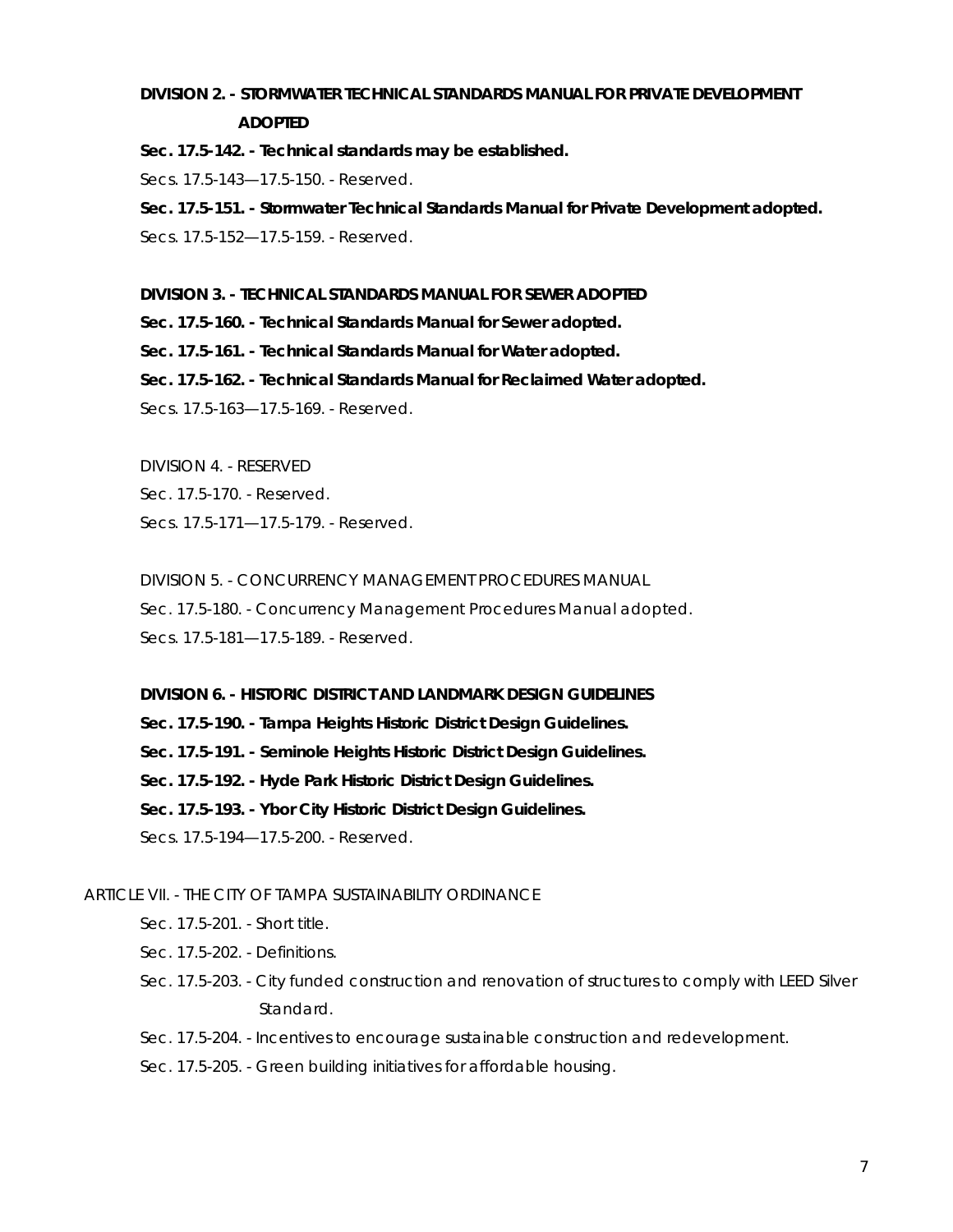### **CHAPTER 20.5 SIGNS**

- **Sec. 20.5-1. Purpose.**
- **Sec. 20.5-2. Short title.**
- **Sec. 20.5-3. Administrative authority.**
- **Sec. 20.5-4. Words defined.**
- **Sec. 20.5-5. Types of permits.**
- **Sec. 20.5-6. Permits when required**
- **Sec. 20.5-7. Allowable signs; permits; when required.**
- **Sec. 20.5-8. Types of sign inspections; when required.**
- **Sec. 20.5-9. Execution against bond; remedies.**
- **Sec. 20.5-10. Signs on right-of-way; signs allowed.**
- **Sec. 20.5-11. Billboard signs.**
- **Sec. 20.5-12. Off-site signs; view corridors.**
- **Sec. 20.5-13. On-site signs; permit required.**
- **Sec. 20.5-14. Signs; Lee Roy Selman Expressway.**
- **Sec. 20.5-15. Prohibited signs enumerated.**
- **Sec. 20.5-16. Nonconforming signs.**
- **Sec. 20.5-17. Illegal signs.**
- **Sec. 20.5-18. Abandoned signs; maintenance of all signs.**
- **Sec. 20.5-19. Removal by neighborhood improvement manager.**
- **Sec. 20.5-20. Signs on right-of-way.**
- **Sec. 20.5-21. Hazardous signs.**
- **Sec. 20.5-22. Permitting process and permitting fees.**
- **Sec. 20.5-23. Review of sign related decisions.**
- **Sec. 20.5-24. Boards authorized to grant sign-related variances.**
- **Sec. 20.5-25. Penalties and remedies.**

### **CHAPTER 21 STORMWATER MANAGEMENT**

ARTICLE I. - ADMINISTRATIVE PROVISIONS

DIVISION 1. - GENERAL PROVISIONS; ADMINISTRATIVE AUTHORITY; DEFINITIONS

DIVISION 2. - CERTIFICATES; DOCUMENTS; REQUIREMENTS; ETC.

DIVISION 3. - FEE AUTHORITY AND TYPES; PERMITS; INSPECTIONS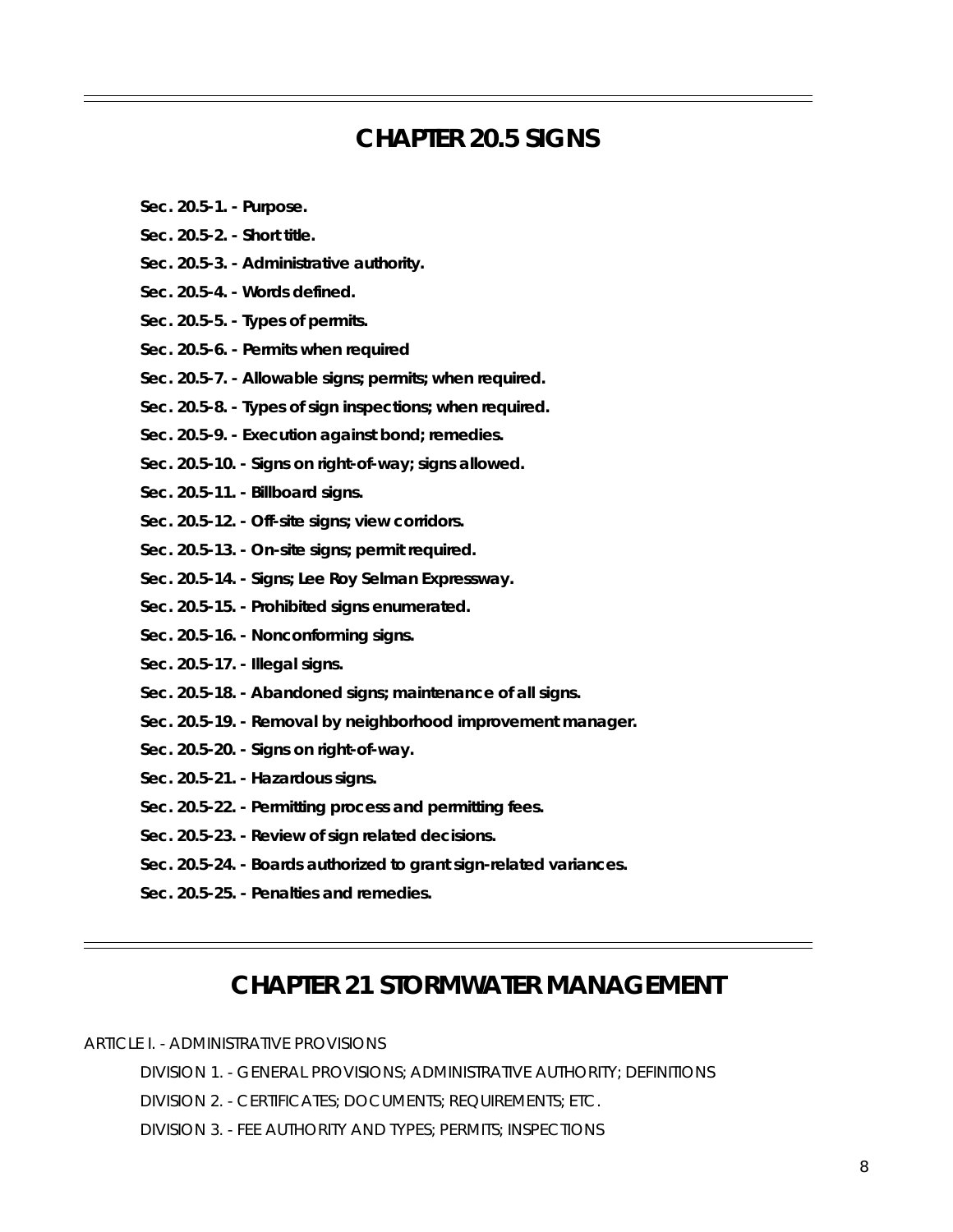ARTICLE II. - SANCTIONS; APPEALS; BOARDS

DIVISION 1. - GENERALLY

DIVISION 2. - ACTION AUTHORIZED TO MITIGATE VIOLATIONS

ARTICLE III. - TECHNICAL PROVISIONS

DIVISION 1. - AUTHORITY TO ESTABLISH/PUBLISH TECHNICAL STANDARDS

Sec. 21-101. - Technical standards may be established.

**Secs. 21-102**—21-115. - Reserved.

DIVISION 2. - ADOPTION OF STANDARDS BY REFERENCE

Sec. 21-116. - Technical standards adopted.

ARTICLE V. - REGULATION OF THE USE AND SALE OF FERTILIZERS CONTAINING NITROGEN AND/OR **PHOSPHORUS** 

### **CHAPTER 22 STREETS AND SIDEWALKS**

### ARTICLE I. - ADMINISTRATIVE PROVISIONS

DIVISION 1. - GENERAL PROVISIONS; ADMINISTRATIVE AUTHORITY; DEFINITIONS

**Sec. 22-5. – Definitions.** 

DIVISION 2. - CERTIFICATES; DOCUMENTS; REQUIREMENTS; ETC.

DIVISION 3. - FEE AUTHORITY AND TYPES; PERMITS; INSPECTIONS

Subdivision I. - Generally

Subdivision II. - Bridges

Subdivision III. - Sidewalks

Subdivision IV. - Benches Displaying/Advertising

Subdivision V. - News Racks

Subdivision VI. - Temporary Structures

Subdivision VII. - Moving Buildings

Subdivision VIII. - Trash Receptacles

Subdivision IX. - Sidewalk Cafés

Subdivision X. - Guardhouses and Gates

Subdivision XI. - Banners

### ARTICLE II. - SANCTIONS; APPEALS; BOARDS

DIVISION 1. - GENERALLY

DIVISION 2. - ACTION AUTHORIZED TO MITIGATE VIOLATIONS

ARTICLE III. - TECHNICAL PROVISIONS

DIVISION 1. - AUTHORITY TO ESTABLISH/PUBLISH TECHNICAL STANDARDS

DIVISION 2. - ADOPTION OF STANDARDS BY REFERENCE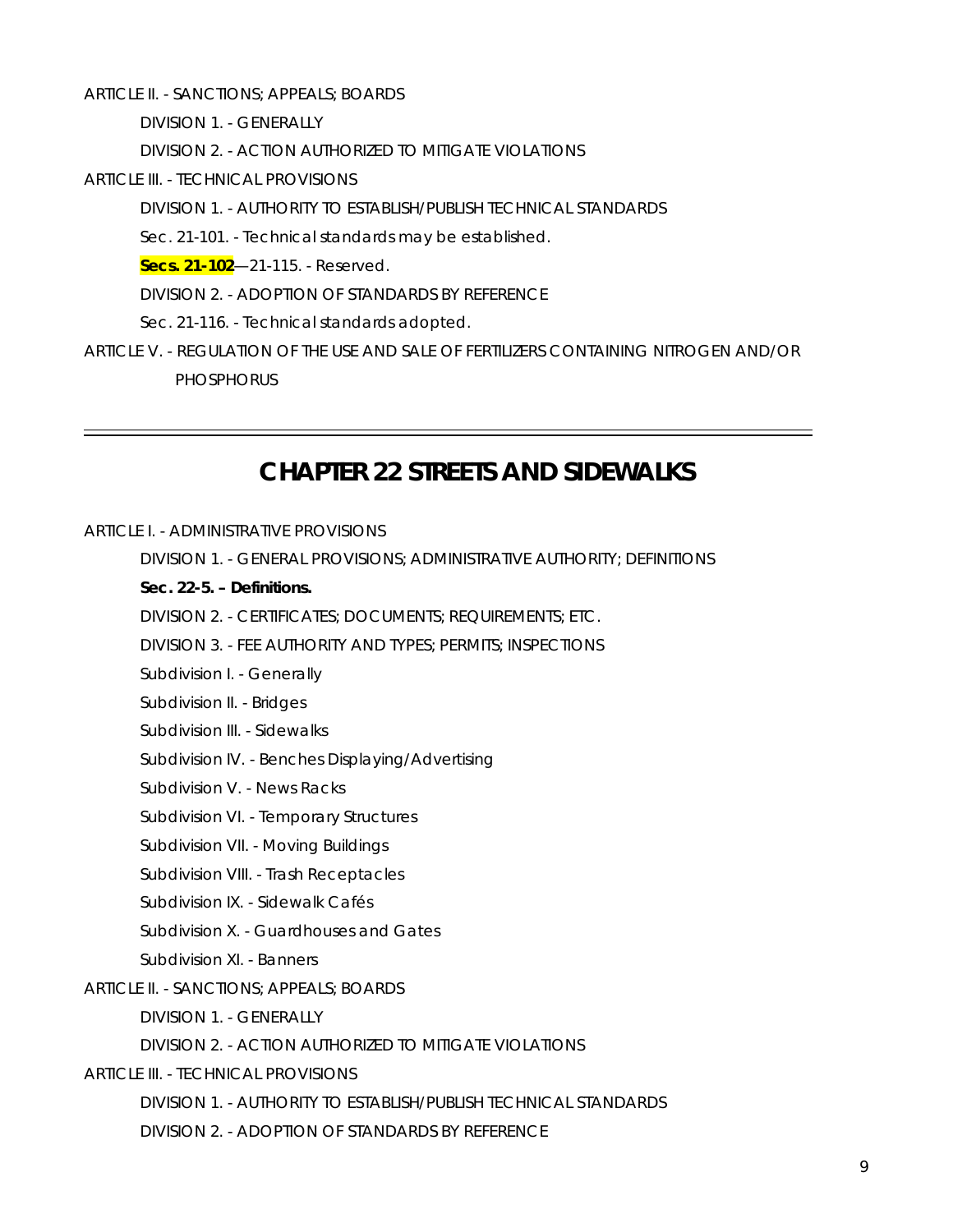DIVISION 3. - SPECIFIC TECHNICAL REQUIREMENTS

ARTICLE IV. - COMMUNICATIONS RIGHTS-OF-WAY USAGE

DIVISION 1. - GENERAL PROVISIONS

DIVISION 2. - REGISTRATION

DIVISION 3. - REQUIREMENTS FOR THE OCCUPATION OF PUBLIC RIGHTS-OF-WAY

DIVISION 4. - INSURANCE AND INDEMNIFICATION

### **CHAPTER 23 SUBDIVISION**

ARTICLE I. - ADMINISTRATIVE PROVISIONS

DIVISION 1. - GENERAL PROVISIONS; ADMINISTRATIVE AUTHORITY; DEFINITIONS **Sec. 23-4. - Definitions.**  DIVISION 2. - CERTIFICATES; DOCUMENTS; REQUIREMENTS; ETC. DIVISION 3. - FEE AUTHORITY AND TYPES; PERMITS; INSPECTIONS ARTICLE II. - SANCTIONS; APPEALS; BOARDS DIVISION 1. - GENERALLY DIVISION 2. - ACTION AUTHORIZED TO MITIGATE VIOLATIONS ARTICLE III. - TECHNICAL PROVISIONS DIVISION 1. - AUTHORITY TO ESTABLISH/PUBLISH TECHNICAL STANDARDS DIVISION 2. - ADOPTION OF STANDARDS BY REFERENCE

DIVISION 3. - SPECIFIC TECHNICAL REQUIREMENTS

## **CHAPTER 25 TRANSPORTATION**

ARTICLE I. - ADMINISTRATIVE PROVISIONS

DIVISION 1. - GENERAL PROVISIONS; ADMINISTRATIVE AUTHORITY; DEFINITIONS

DIVISION 2. - CERTIFICATES; DOCUMENTS; REQUIREMENTS; ETC.

DIVISION 3. - FEE AUTHORITY AND TYPES; PERMITS; INSPECTIONS

ARTICLE II. - SANCTIONS; APPEALS; BOARDS

DIVISION 1. - ACTION AUTHORIZED TO MITIGATE VIOLATIONS

DIVISION 2. - PENALTIES

ARTICLE III. - TECHNICAL PROVISIONS

DIVISION 1. - AUTHORITY TO ESTABLISH/PUBLISH TECHNICAL STANDARDS

DIVISION 2. - TRANSPORTATION IMPACT ANALYSIS AND MITIGATION

DIVISION 3. - SPECIFIC TECHNICAL REQUIREMENTS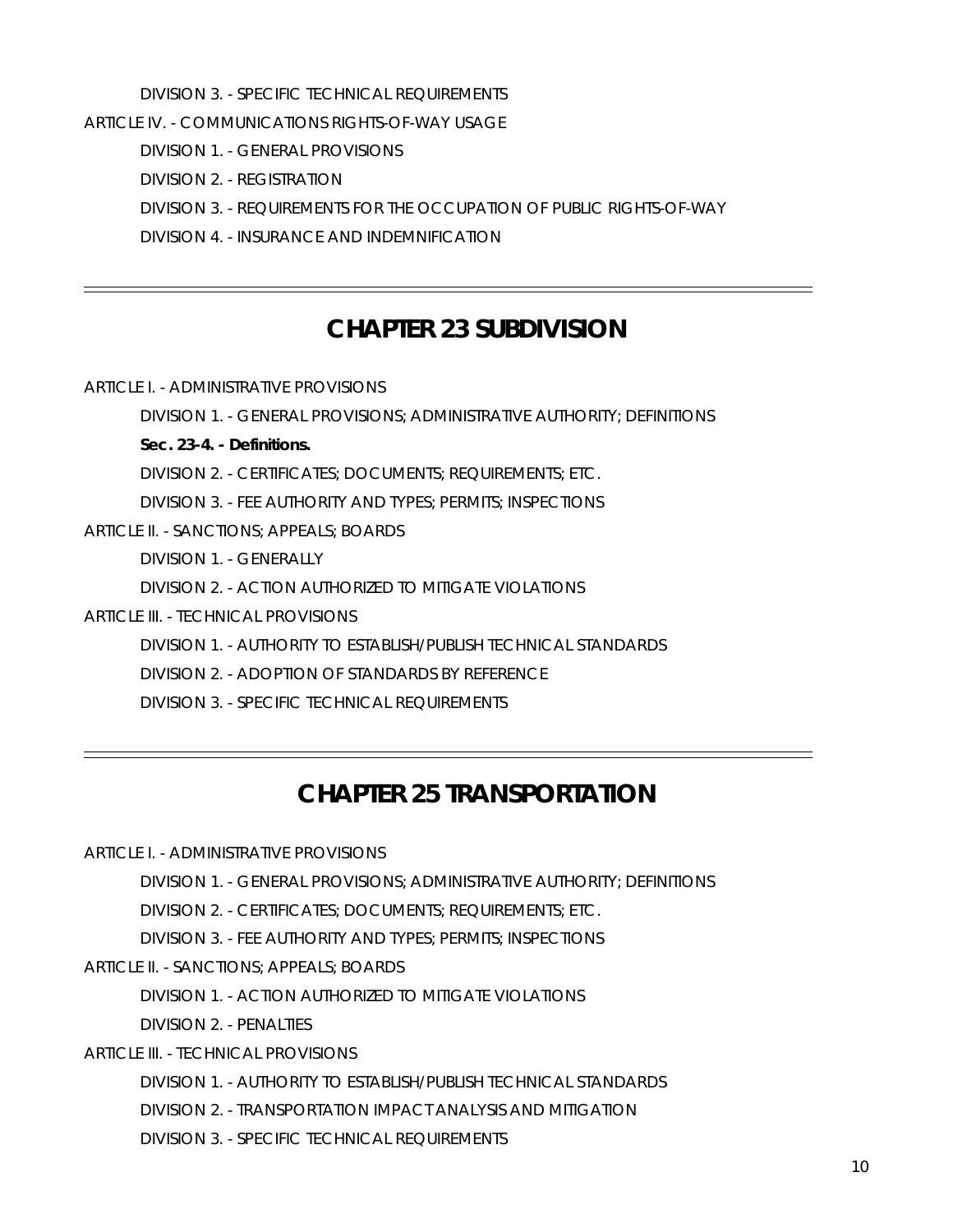### **CHAPTER 27 ZONING**

### ARTICLE I. - IN GENERAL

- Sec. 27-1. Intent and purpose.
- Sec. 27-2. Consistency matrix.

Secs. 27-3—27-20. - Reserved.

### ARTICLE II. - APPLICATION OF REGULATIONS

- Sec. 27-21. Area of coverage of chapter.
- Sec. 27-22. Zoning affects all lands, water, structures, uses and occupancies.
- Sec. 27-23. Zoning affects height and bulk of buildings, population density, lot coverage, yards and other open spaces, off-street parking and loading and other matters.
- Sec. 27-24. Certain requirements for one structure or use not to be used to meet requirements for another.
- Sec. 27-25. Creation of new lots; reduction of lot or yard dimensions below minimum requirements.
- Sec. 27-26. Action where zoning lot contains two or more district designations.
- Sec. 27-27. Calculation and rounding.
- Secs. 27-28—27-45. Reserved.

### ARTICLE III. - ESTABLISHMENT OF OFFICIAL ZONING ATLAS

- Sec. 27-46. Division of city into zoning districts; identification in official zoning atlas.
- Sec. 27-47. Official zoning atlas—Adoption.
- Sec. 27-48. Same—Inset maps.
- Sec. 27-49. Same—Other supplements.
- Sec. 27-50. District regulations extend to all portions of districts surrounded by boundaries.
- Sec. 27-51. Rules where there is uncertainty as to boundaries.
- Sec. 27-52. Official zoning atlas—Location.
- Sec. 27-53. Authentication; recording of nature and dates of amendments.
- Sec. 27-54. Unauthorized changes prohibited.
- Sec. 27-55. Final authority.
- Sec. 27-56. Retention of earlier zoning maps or atlases.
- Secs. 27-57—27-76. Reserved.

### ARTICLE IV. - OFFICIAL SCHEDULE OF DISTRICT REGULATIONS

Sec. 27-77. - Official schedule of district regulations.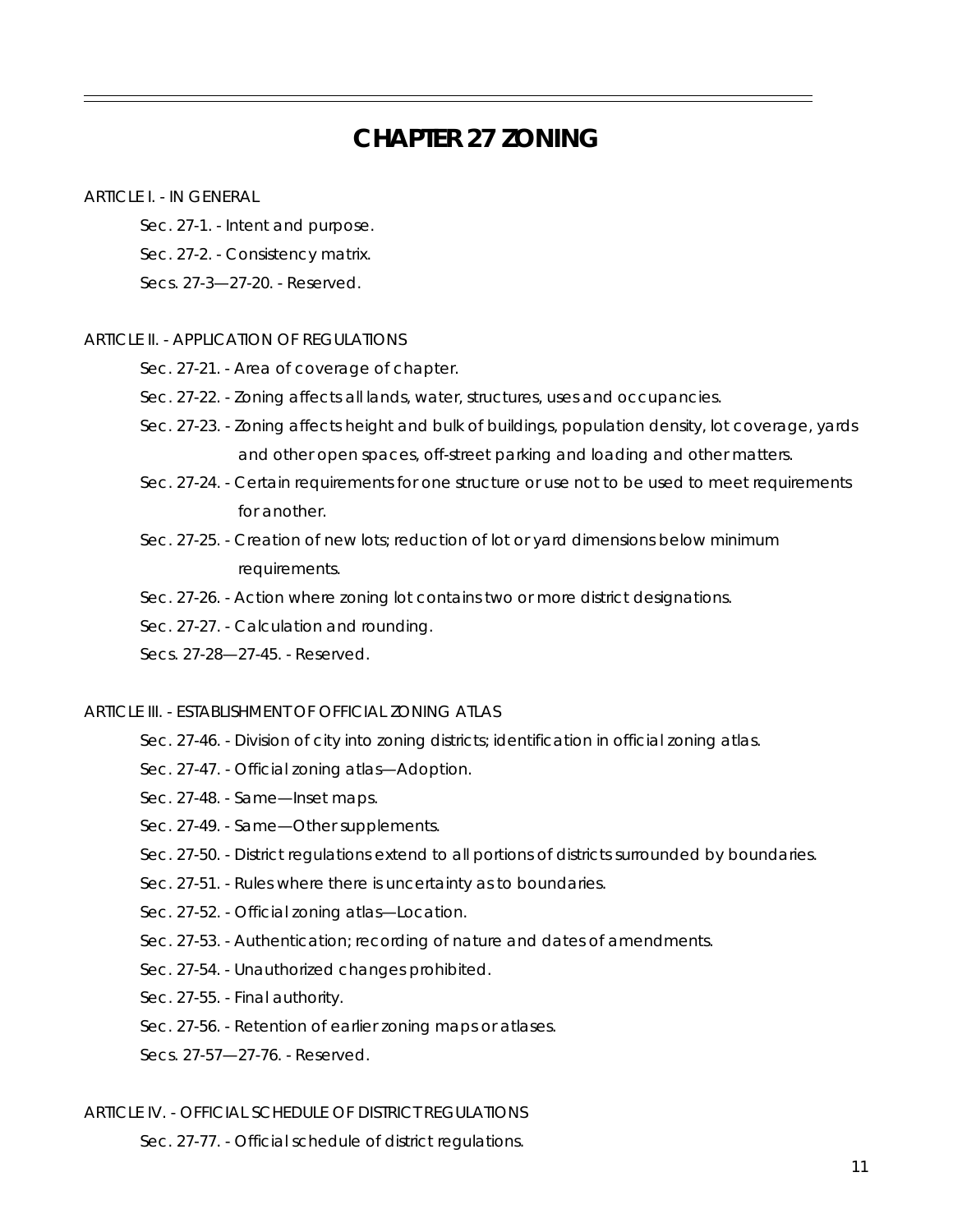Sec. 27-78. - District regulations for M-AP airport compatibility districts. Secs. 27-79—27-95. - Reserved.

### ARTICLE V. - APPLICATION OF AREA, HEIGHT AND PLACEMENT REGULATIONS

- Sec. 27-96. Regulations encumbering land required to satisfy regulations.
- Sec. 27-97. Height regulation generally.
- Sec. 27-98. Permitted projections into required yards.
- Sec. 27-99. Special street setbacks.
- Sec. 27-100. Lots, yards and measurements.
- Sec. 27-101. Reserved.
- Sec. 27-102. Yards between residential buildings.
- Sec. 27-103. Reserved.
- Sec. 27-104. Setback requirements for construction within flood-prone areas.
- Secs. 27-105—27-120. Reserved.

### ARTICLE VI. - SUPPLEMENTAL REGULATIONS

- Sec. 27-121. Applicability; effect.
- Sec. 27-122. Access.
- Sec. 27-123. Mobile homes and construction trailers.
- Sec. 27-124. Vehicle repair in residential districts.
- Sec. 27-125. Model dwelling units and preconstruction sales offices.
- Sec. 27-126. Accessory structures.
- Sec. 27-127. Reserved.
- Sec. 27-128. Garage and yard sales.
- Sec. 27-129. Vehicle parking.
- Sec. 27-130. Buffers and screening.
- Sec. 27-131. Home occupations.
- Sec. 27-132. Solid waste.
- Sec. 27-133. Fence and wall regulations.
- Sec. 27-134. Antennas.
- Sec. 27-134.1. Commercial communication towers regulations.
- Sec. 27-135. Swimming pools.
- Sec. 27-136. Performance standards for industrial, manufacturing and processing operations.
- Sec. 27-137. Single-family, semi-detached design standards.
- Sec. 27-137.3. Single-family attached design standards.
- Sec. 27-137.4. Multi-family townhouse-style design standards.
- Sec. 27-137.5. Noise attenuation requirements.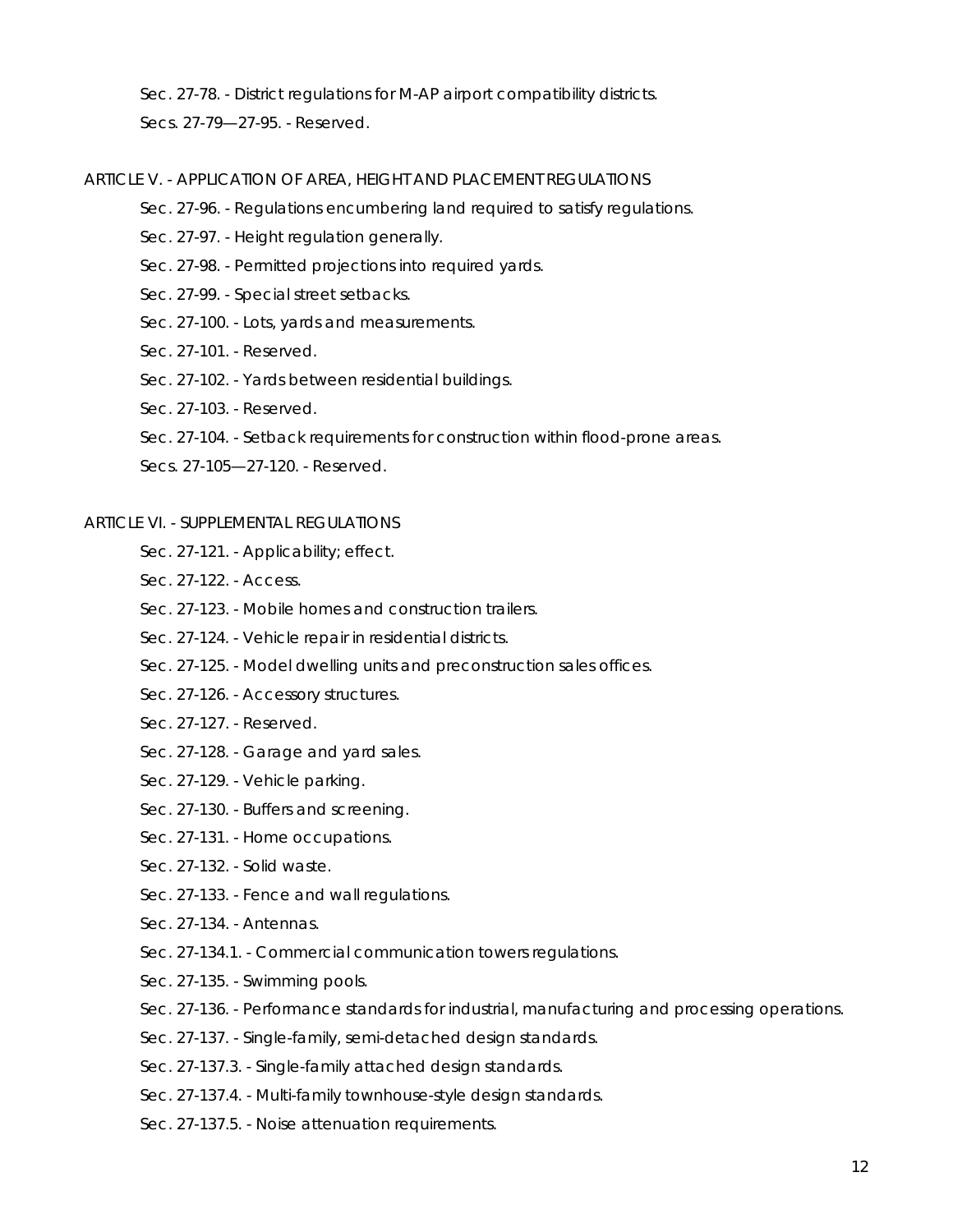- Sec. 27-137.6. Townhouse lot regulations.
- Sec. 27-138. Open storage.
- Sec. 27-139. Screening of open display areas.
- Sec. 27-140. Crematoriums.
- Secs. 27-141, 27-142. Reserved.
- Sec. 27-143. Accessory uses.
- Sec. 27-144. Screen enclosures.
- Sec. 27-145. Temporary special event.
- Sec. 27-146. Air conditioning and pool equipment.
- Sec. 27-147. Transit shelters.
- Sec. 27-148. Tents.
- Sec. 27-149. Reserved.
- Sec. 27-150. Temporary film production.
- Sec. 27-151. Reserved.
- Sec. 27-152. Dog-friendly restaurants.
- Sec. 27-153. Emergency evacuation shelter space and the Coastal Planning Area.
- Sec. 27-154. Retail bakery.
- Sec. 27-155. Material recovery facility (MRF).
- Sec. 27-155.1. Recycling—Materials and goods.
- Sec. 27-155.2. Transfer of development rights program.

### ARTICLE VII. - DEVELOPMENT REVIEW COMMITTEE

- Sec. 27-156. Intent and purpose.
- Sec. 27-157. Establishment.
- Sec. 27-158. Duties.
- Sec. 27-159. Administration and membership.
- Sec. 27-160. Meetings.
- Secs. 27-161—27-175. Reserved.

### ARTICLE VIII. - YBOR CITY HISTORIC DISTRICT

- Sec. 27-176. Intent.
- Sec. 27-177. Historic district established.
- Sec. 27-178. Authority of city council and Barrio Latino Commission.
- Sec. 27-179. Reserved.
- Sec. 27-180. Alternative parking requirements.
- Sec. 27-181. Barrio Latino Commission recommendations.
- Sec. 27-182. Barrio Latino Commission.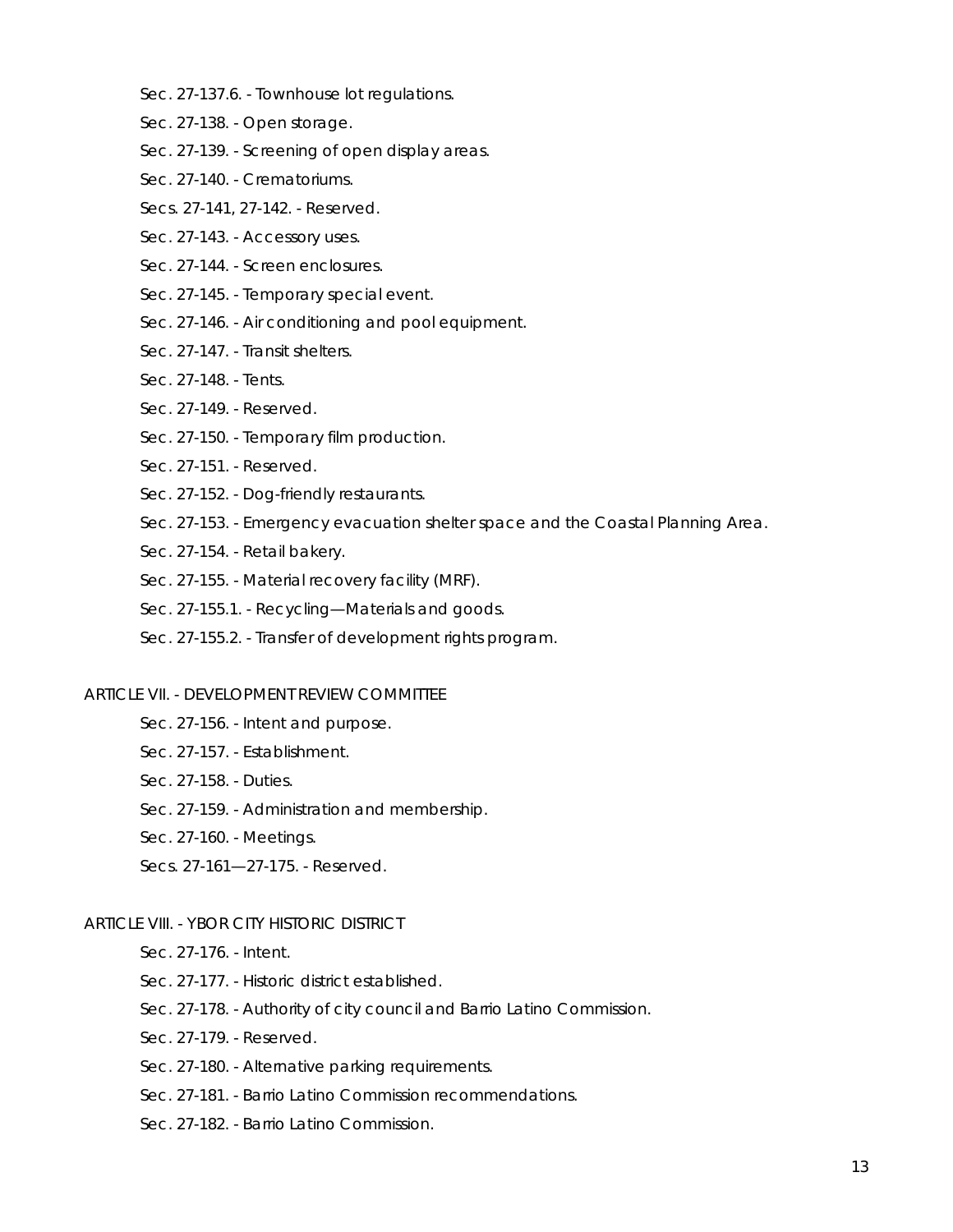- Sec. 27-183. Variance administration; public notice; decision; stay; denial; review.
- Sec. 27-184. Certificate of appropriateness.
- Sec. 27-185. Review criteria.
- Sec. 27-186. Interior arrangement not considered.
- Sec. 27-187. Review of application by commission.
- Sec. 27-188. Certain changes not prohibited.
- Sec. 27-189. Review of decision.
- Sec. 27-190. Applications for certificates involving proposed demolition of structures within district.
- Sec. 27-191. Termination of certain uses.
- Sec. 27-192. Compliance.
- Sec. 27-193. Signs and other encroachments in the Ybor City Historic District.
- Sec. 27-194. Maintenance and repair of landmarks, landmark sites and property in historic districts, multiple property designation or conservation overlay district.

Secs. 27-195—27-210. - Reserved.

### ARTICLE IX. - HISTORIC PRESERVATION

DIVISION 1. - GENERALLY

- Sec. 27-211. Intent and declaration of public policy.
- Sec. 27-212. Architectural Review Commission—Generally.
- Sec. 27-213. Powers and duties of the ARC and ARC staff.
- Sec. 27-214. Variance; authority; application; public notice; criteria; decision; stay; denial; review; expiration of variance.
- Sec. 27-215. Historic preservation development review committee.
- Sec. 27-216. Certificate of appropriateness; review of work on locally designated landmarks, landmark sites and property in multiple property designations, historic conservation overlay districts and historic districts.
- Sec. 27-217. Applications for certificate of appropriateness to demolish or relocate; preapplication determinations of historic status; administration; notice; decision; stay; denial; review of decision; review criteria; demolition by neglect; predemolition requirements.
- Sec. 27-218. Compliance with certificates of appropriateness.
- Sec. 27-219. Approvals by the ARC administrator.
- Sec. 27-220. Maintenance and repair of landmarks, landmark sites and property in historic districts, multiple property designation or conservation overlay district.
- Sec. 27-221. Reserved.
- Secs. 27-222—27-225. Reserved.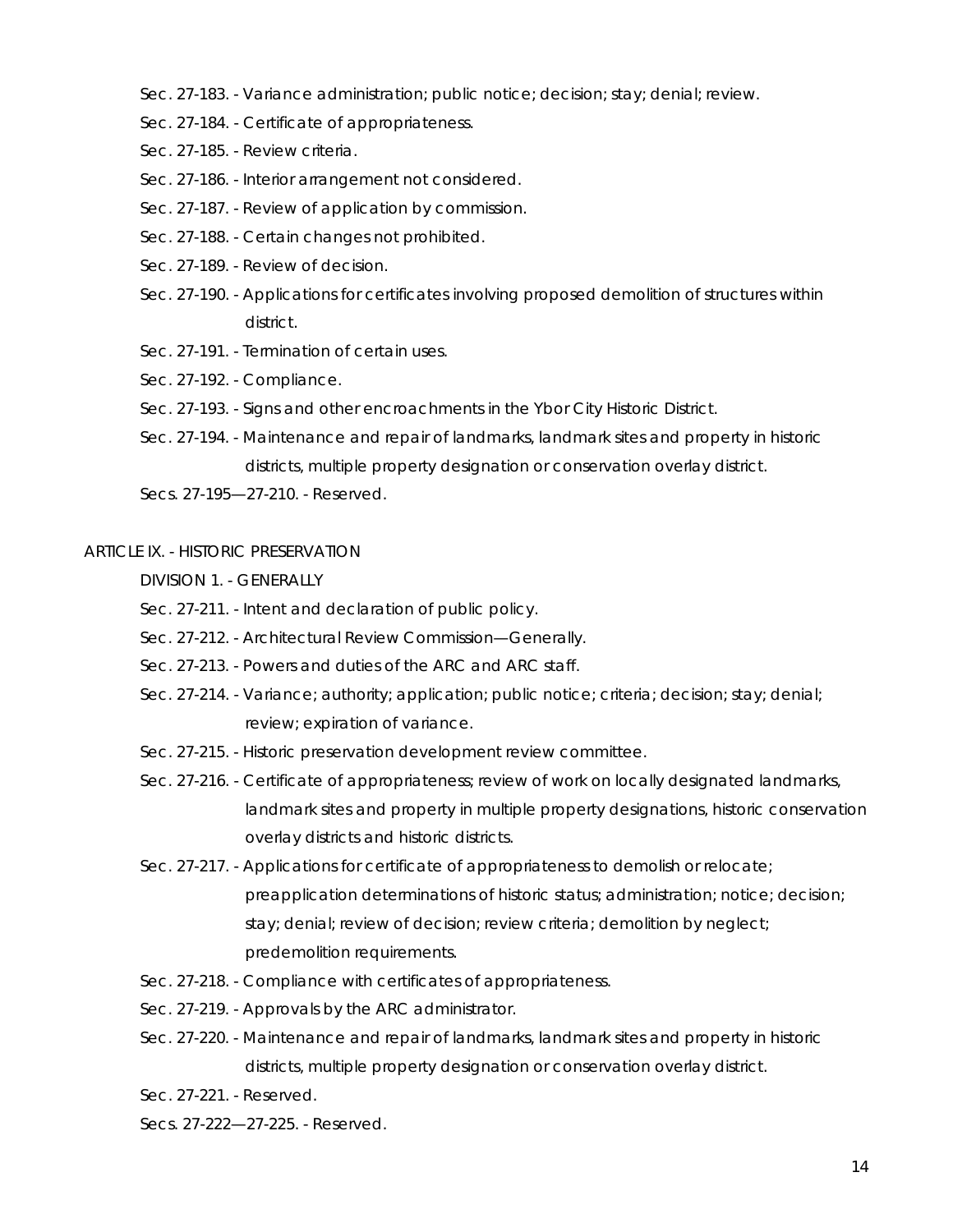DIVISION 2. - CITIZENS ADVISORY COMMITTEE FOR EL CENTRO ESPANOL DE YBOR

Sec. 27-226. - Citizens Advisory Committee for El Centro Espanol de Ybor generally.

Sec. 27-227. - Powers and duties of the El Centro CAC.

Secs. 27-228, 27-229. - Reserved.

### DIVISION 3. - CITY OF TAMPA PRESERVATION BOARD

- Sec. 27-230. Historic preservation commission—Generally.
- Sec. 27-231. Reserved.
- Sec. 27-231.1. Powers and duties of the HPC and HPC staff.
- Sec. 27-231.2. Proposed additions to the National Register of Historic Places.
- Sec. 27-231.3. Local designation of landmarks, landmark sites, multiple property designations, historic conservation overlay districts, and historic districts.
- Sec. 27-231.4. Criteria to qualify as a landmark, landmark site, multiple property designation, historic conservation overlay district, or historic district.
- Sec. 27-231.5. Landmark site.
- Sec. 27-231.6. Economic hardship.
- Sec. 27-231.7. Emergency actions to protect buildings, sites, structures or objects meeting the criteria for designation.
- Sec. 27-231.8. Applications to review initial designation of contributing status, redesignation of buildings, structures, or objects relocated into or within historic districts or historic conservation overlay districts and change in designation status of building, structure, or object as contributing or noncontributing.
- Sec. 27-231.9. Scheduling of city council public hearings; notices.
- Sec. 27-231.10. Appeal from decision of the HPC.
- Sec. 27-231.11. Design standards.
- Sec. 27-231.12. Workplan.
- Sec. 27-231.13. Property maintenance required.
- Sec. 27-231.14. Interstate Historic Preservation Trust Fund.
- Secs. 27-232—27-235. Reserved.

### ARTICLE X. - OFF-STREET PARKING AND LOADING

- Sec. 27-236. Intent.
- Sec. 27-237. Off-street parking required.
- Sec. 27-238. Compliance with regulations.
- Sec. 27-239. Joint use of facilities.
- Sec. 27-240. Visibility at intersections.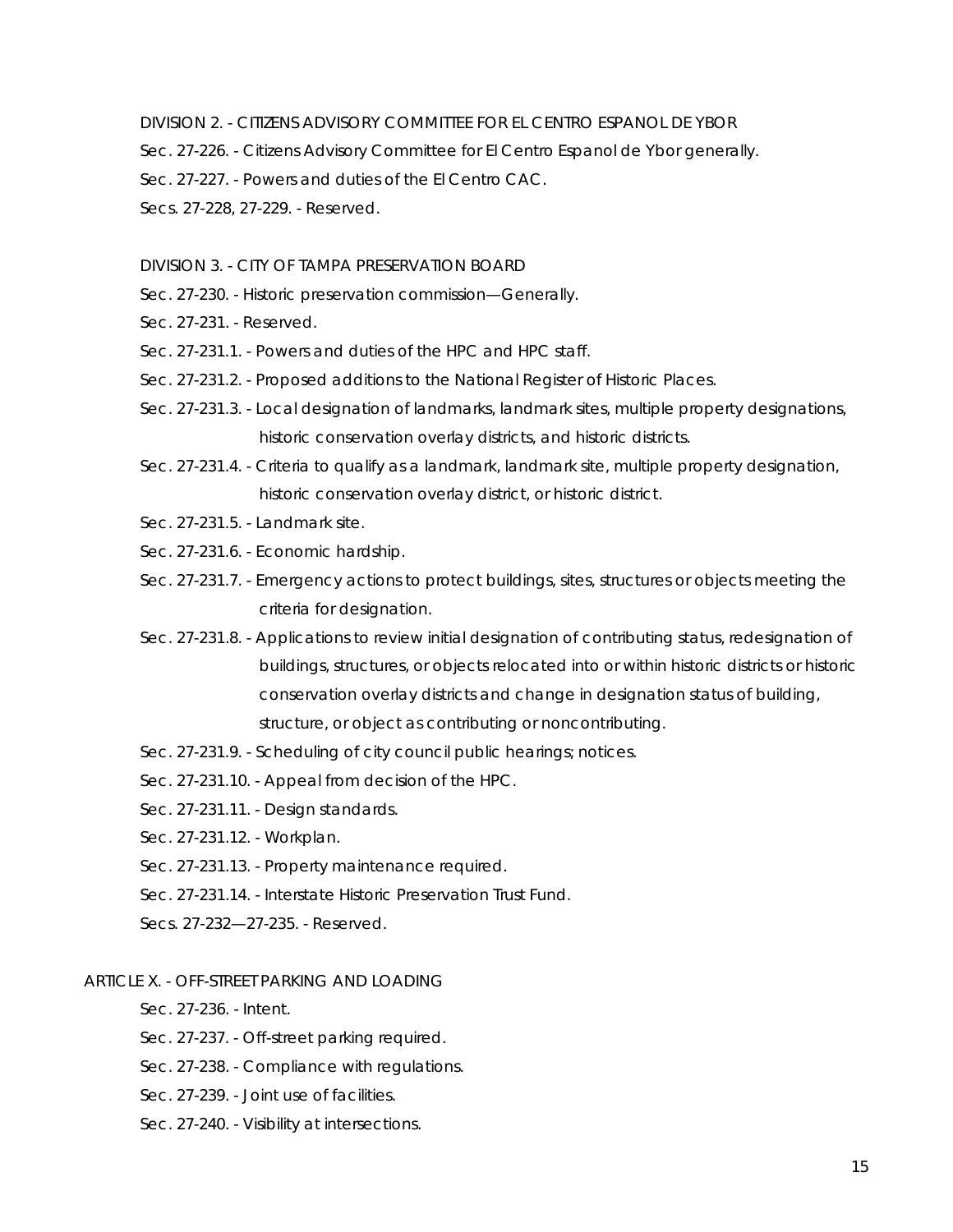- Sec. 27-241. Methods of providing required parking and loading.
- Sec. 27-242. Number of off-street parking spaces.
- Sec. 27-243. Determination for unlisted uses.
- Sec. 27-244. Calculation of parking requirements related to number of seats.
- Sec. 27-245. Administrative variance of required parking spaces.
- Sec. 27-246. Off-street parking space standards.
- Sec. 27-246.1. Special event parking lots, interim parking lots and residential parking for stadium events.
- Sec. 27-247. Off-street loading space—Required.
- Sec. 27-248. Same—Standards.
- Secs. 27-249—27-265. Reserved.

### ARTICLE XI. - SPECIAL USE PERMITS

- Sec. 27-266. Intent.
- Sec. 27-267. Classes of special use permits; agent or body responsible for each general procedure.
- Sec. 27-268. Minor changes to be approved by zoning administrator; substantial deviations require action by city council.
- Sec. 27-269. General standards.
- Sec. 27-270. Conditions and safeguards.
- Sec. 27-271. Expiration of special uses.
- Sec. 27-272. Regulations governing individual special uses.
- Secs. 27-273—27-290. Reserved.

### ARTICLE XII. - NONCONFORMITIES

- Sec. 27-291. Classification.
- Sec. 27-292. Intent concerning nonconformities generally.
- Sec. 27-293. Intent concerning nonconforming uses.
- Sec. 27-294. Special uses not to be considered nonconforming.
- Sec. 27-295. Nonconforming lots.
- Sec. 27-296. Nonconforming uses of land without structures or with minor structures.
- Sec. 27-297. Nonconforming uses of major structures or structures and premises in combination.
- Sec. 27-298. Nonconforming structures, other than signs.
- Sec. 27-299. Nonconforming characteristics of use.
- Sec. 27-300. Nonconforming structures unsafe for reasons other than lack of maintenance.
- Sec. 27-301. Nonconforming temporary help agencies and blood donor centers.
- Sec. 27-302. Nonconforming adult bookstores, adult theaters or cabarets.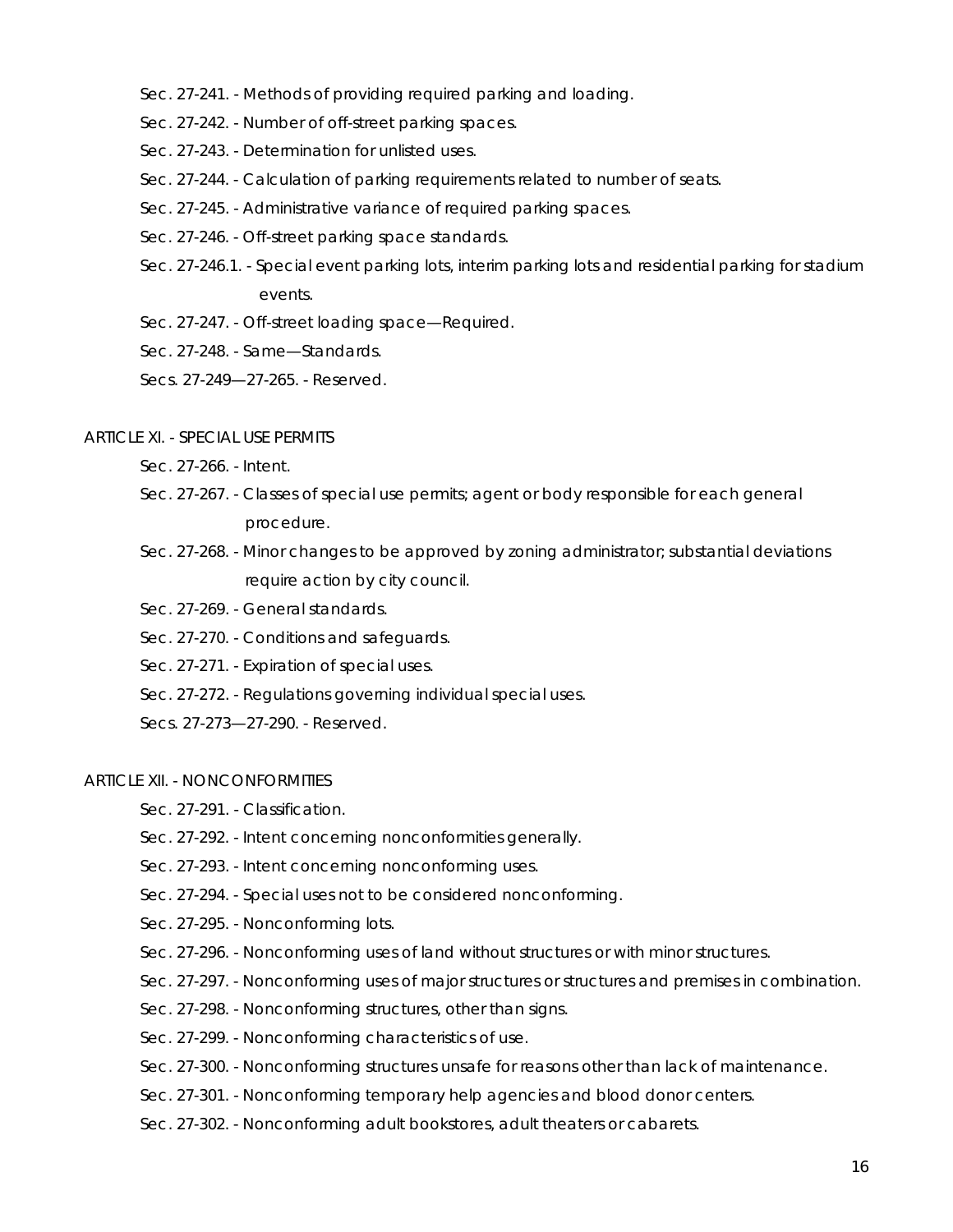Sec. 27-303. - Approved nonconforming eighty percent lots.

Sec. 27-304. - Nonconforming tents.

Secs. 27-305—27-320. - Reserved.

### ARTICLE XIII. - SITE PLAN ZONING DISTRICTS

- Sec. 27-321. Purpose.
- Sec. 27-322. Conflict.
- Sec. 27-323. Review procedure.
- Sec. 27-324. General requirements.
- Sec. 27-325. RO, RO-1 and CN Districts.
- Sec. 27-326. PD Planned Development District.
- Sec. 27-327. PD(A) planned development alternative.
- Sec. 27-328. Bonus provisions.
- Sec. 27-329. Central Business District (CBD) Periphery Bonus; methodology and calculation; list of bonus amenities.
- Secs. 27-330—27-340. Reserved.

#### ARTICLE XIV. - VARIANCES

Sec. 27-341. - [Authority to grant variances.]

Secs. 27-342—27-365. - Reserved.

### ARTICLE XV. - ADMINISTRATION

- Sec. 27-366. Establishment of administrative officer.
- Sec. 27-367. Duties of the zoning administrator.
- Sec. 27-368. Written determinations by the zoning administrator generally; types; processes; limitations.
- Sec. 27-368.1. Process for applications for written determinations as formal decisions.
- Sec. 27-368.2. Process for applications for written determinations as certifications.
- Sec. 27-368.3. Process for applications for written determinations as advisory opinions.
- Sec. 27-369. Exhaustion of remedies; limitation on applications for written determination.
- Sec. 27-370. Fees.
- Sec. 27-371. Determinations concerning uses not specified.
- Sec. 27-372. Alternative design exception.
- Sec. 27-373. Review.
- Secs. 27-374—27-390. Reserved.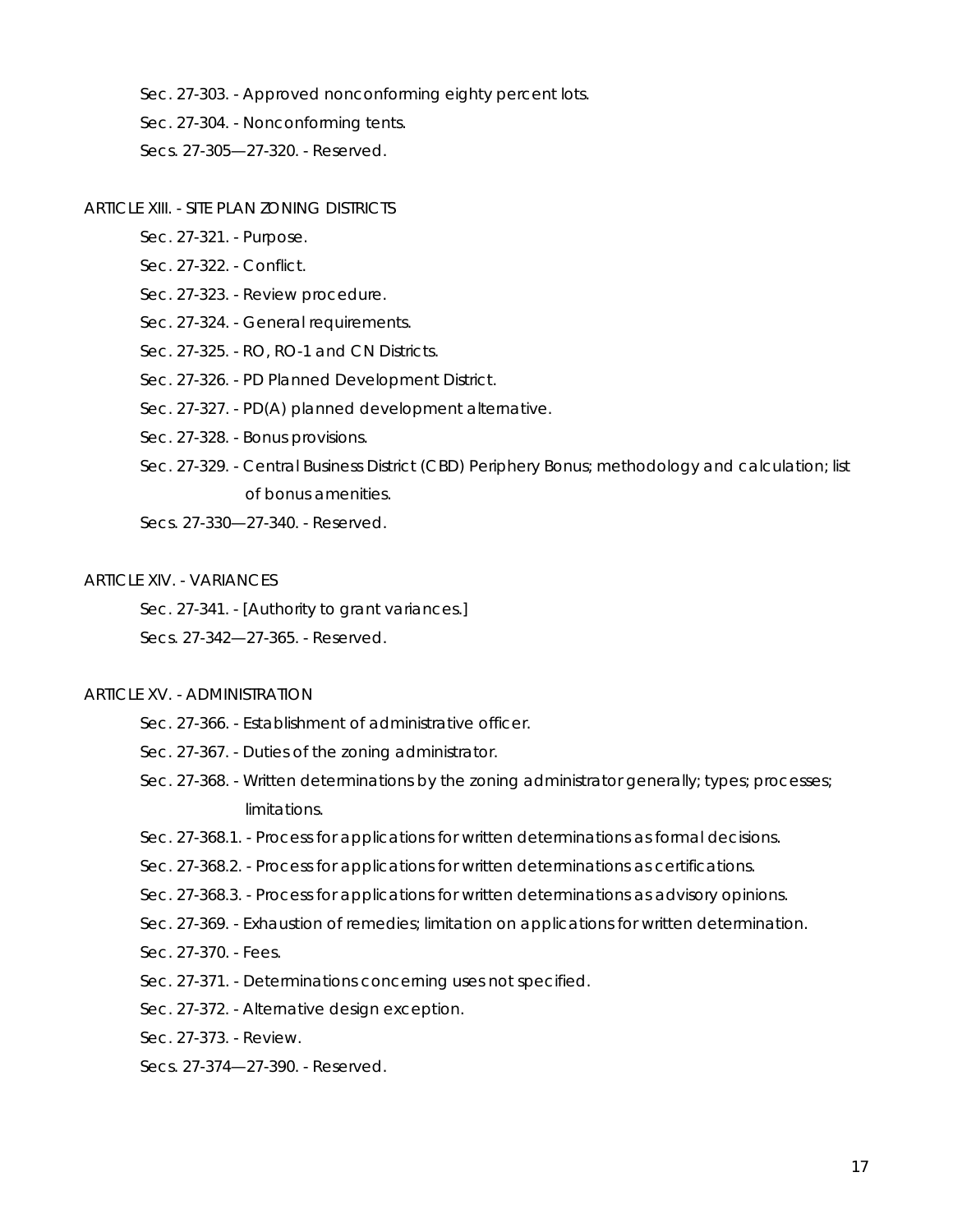### ARTICLE XVI. - AMENDMENTS

- Sec. 27-391. Statement of intent.
- Sec. 27-392. Amendment initiation.
- Sec. 27-393. Procedure for amendment application.
- Sec. 27-394. Public notice requirements for land development decisions and text amendments to the Land Development Code.
- Sec. 27-395. Final decision by city council and withdrawal of application.
- Sec. 27-396. Comprehensive review of chapter.
- Sec. 27-397. Review of city council action.
- Sec. 27-398. Reserved.
- Secs. 27-399—27-415. Reserved.

### ARTICLE XVII. - DEVELOPMENTS OF REGIONAL IMPACT

- Sec. 27-416. Applicability.
- Sec. 27-417. Fees.
- Sec. 27-418. Public notice requirement.
- Sec. 27-419. Review.
- Secs. 27-420—27-435. Reserved.

### ARTICLE XVIII. - CENTRAL BUSINESS DISTRICT

- Sec. 27-436. Purpose and intent.
- Sec. 27-437. District and subdistricts established; procedures for rezoning.
- Sec. 27-438. Official schedule of permitted principal, accessory and special uses.
- Sec. 27-439. Official schedule of dimensional regulations.
- Sec. 27-440. Development design approval and procedures.
- Sec. 27-441. Development design regulations.
- Sec. 27-442. Parking requirements.
- Sec. 27-443. Surface parking regulations.
- Sec. 27-444. Amortization schedule for adult uses; blood donor centers and temporary help agencies; waterfront principal use surface parking lots.
- Sec. 27-445. Supplemental regulations.

Secs. 27-446—27-449. - Reserved.

### ARTICLE XIX. - THE CHANNEL DISTRICT

Sec. 27-450. - Purpose and intent.

- Sec. 27-451. District and subdistricts established: procedures for rezoning.
- Sec. 27-452. Official schedule of permitted principal, accessory and special uses.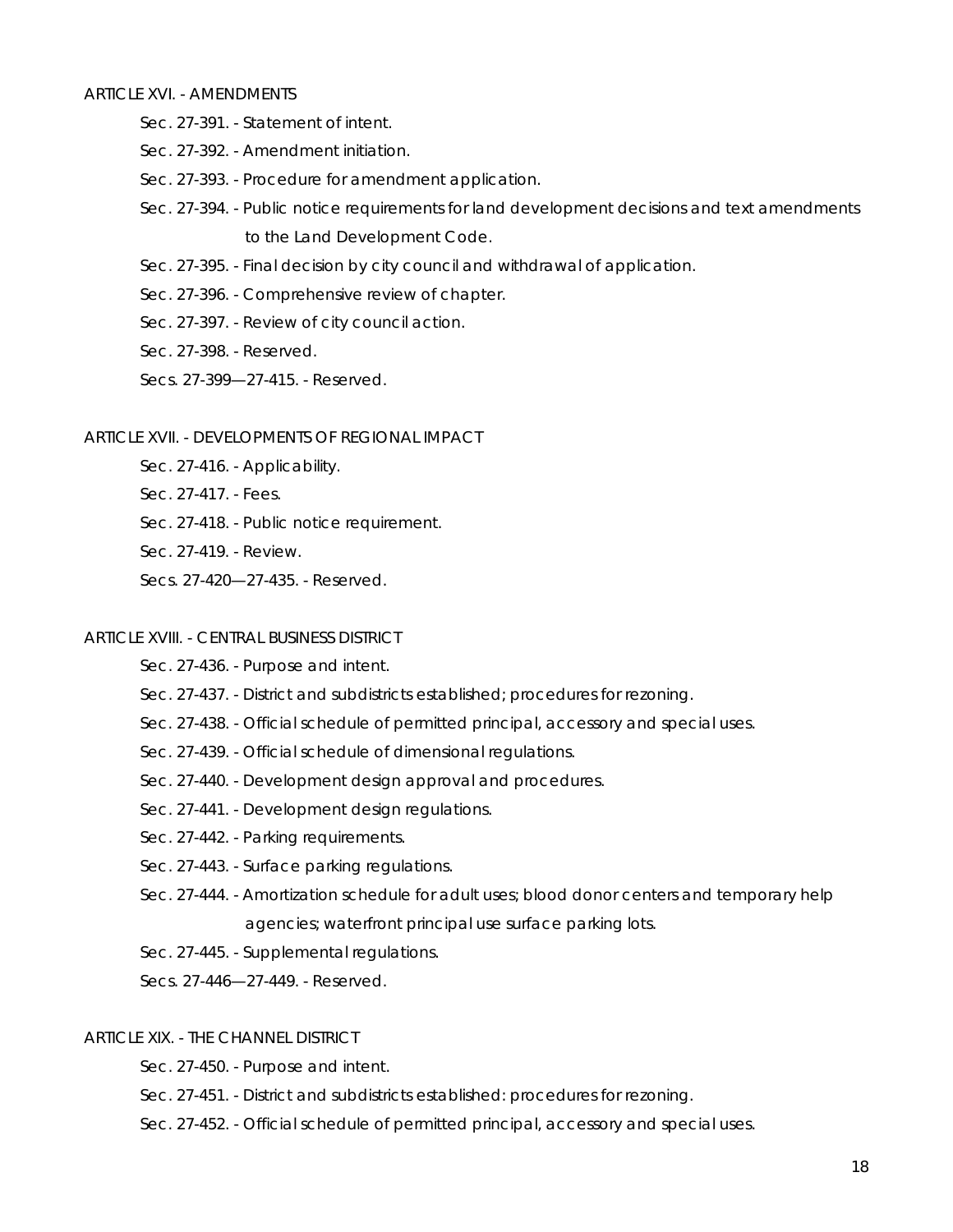- Sec. 27-453. Official schedule of dimensional regulations.
- Sec. 27-454. Parking requirements.
- Sec. 27-455. Public art requirements.
- Sec. 27-456. Development design approval and procedures.
- Sec. 27-456.1. Designation of corridors.
- Sec. 27-457. Development site and building design standards.
- Sec. 27-457.1. Public open space design concepts; community-scale, neighborhood-scale, pocket-scale.
- Sec. 27-457.2. Channel District bonus methodology and calculation; list of bonus amenities.
- Sec. 27-457.3. Specific definitions.

### ARTICLE XX. - OVERLAY DISTRICTS

- Sec. 27-458. Intent and declaration of public policy.
- Sec. 27-459. Residential overlay districts.
- Sec. 27-460. Commercial overlay districts.
- Sec. 27-461. South Howard Commercial Overlay District Development Design Standards.
- Sec. 27-462. New Tampa Commercial Overlay District Development Standards.
- Sec. 27-463. Westshore Commercial Overlay District Development Standards.
- Sec. 27-464. Seminole Heights Residential Overlay District Development Design Standards.
- Sec. 27-465. East Tampa Overlay District Design Standards.
- Sec. 27-466. West Tampa Overlay District Development Design Standards.
- Sec. 27-467. Parkland Estates Overlay District.
- Sec. 27-468. Kennedy Boulevard Corridor District Development Design Standards.

Secs. 27-469—27-500. - Reserved.

#### ARTICLE XXI. - ENFORCEMENT

- Sec. 27-501. Violations.
- Sec. 27-502. Liability.
- Sec. 27-503. Penalties and remedies.
- Secs. 27-504—27-520. Reserved.

### ARTICLE XXII. - ALCOHOLIC BEVERAGES

- Sec. 27-521. Alcoholic beverage permit required.
- Sec. 27-522. Specified districts with increased security requirements.
- Sec. 27-523. Expiration, suspension, and revocation of approvals for alcoholic beverage sales; posting of notice for discontinuance of sales; evidence of resumption of sales.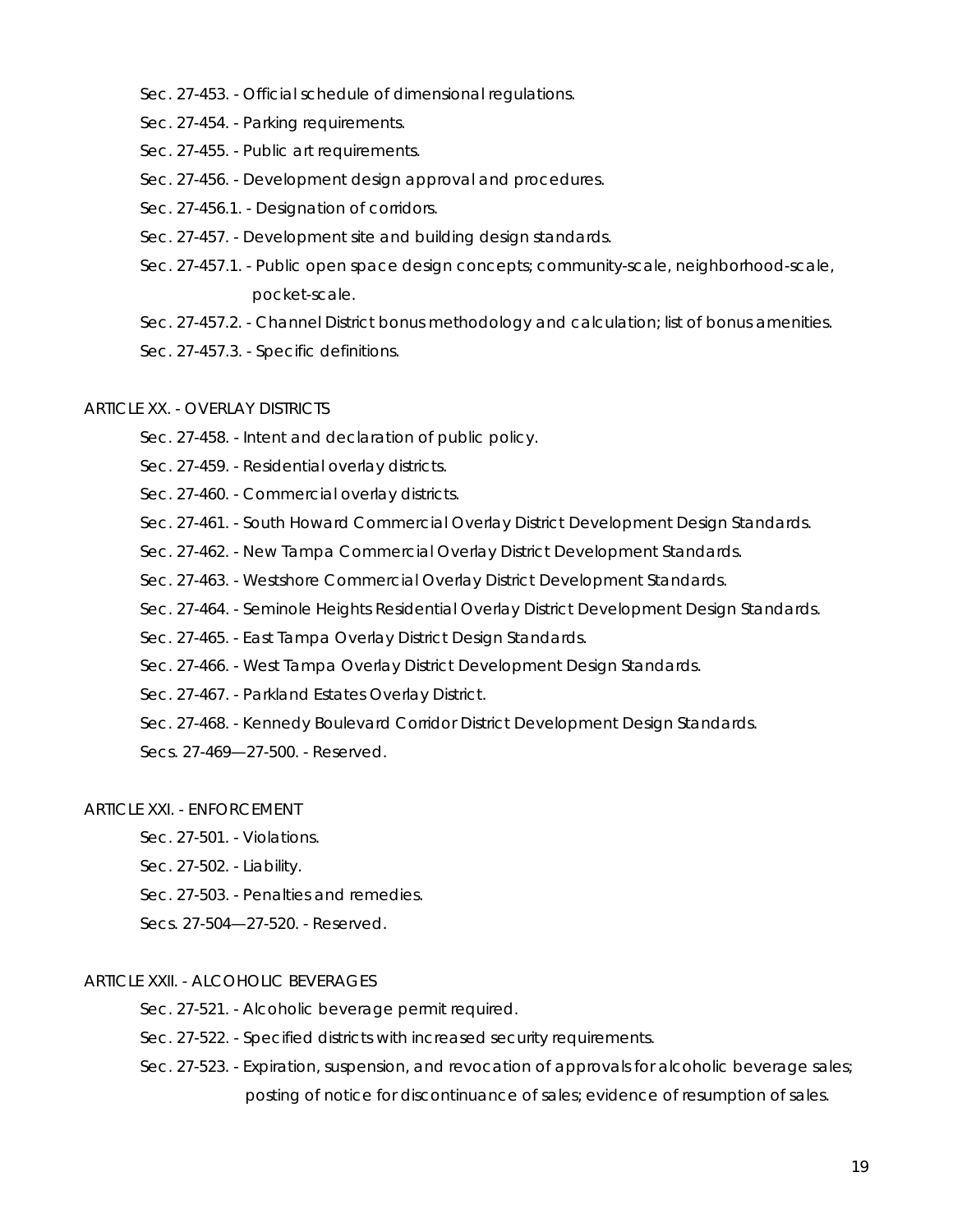Sec. 27-524. - Records; annual reports; violation of "R" zoning, "R" special use permit, or "alcoholic beverage sales special restaurant" or "alcoholic beverage sales restaurant" special use permit requirements.

Secs. 27-525—27-540. - Reserved.

#### ARTICLE XXIII. - LEGAL STATUS

Sec. 27-541. - Severability.

Sec. 27-542. - Conflict with other laws.

### ARTICLE XXIV. - DEFINITIONS

- Sec. 27-543. Interpretation of terms or words.
- Sec. 27-544. Definitions of groupings of various districts.
- Sec. 27-545. Definitions.

### ARTICLE XXV. - GREATER SEMINOLE HEIGHTS DISTRICT

- Sec. 27-546. The Greater Seminole Heights Vision; establishment of district boundaries.
- Sec. 27-547. General administrative procedures.
- Sec. 27-548. Establishment of the Regulating Map; establishment of subdistricts and associated general land development regulations by sub-district and development form.
- Sec. 27-548.1. General District Development Standards for Seminole Heights Residential Singlefamily detached (SH-RS) district.
- Sec. 27-548.2. General District Development Standards for Seminole Heights Residential Singlefamily attached (SH-RS-A) development.
- Sec. 27-548.3. General District Development Standards for Seminole Heights Residential Multifamily detached (SH-RM) development.
- Sec. 27-548.4. General District Development Standards for Seminole Heights Residential Office (SH-RO) development.
- Sec. 27-548.5. Development Standards for Seminole Heights Office (SH-O) development.
- Sec. 27-548.6. Development Standards for Commercial, Mixed-Use, or other Non-Residential (SH-CG and SH-CI) development.
- Sec. 27-549. Residential Building Forms.

Form Description and Graphics 549.1: (CT) Craftsman (Arts & Crafts)

Form Description and Graphics 549.2: (NF) National Folk (Southern Vernacular)

Form Description and Graphics 549.3: (AFS) American Four Square

Form Description and Graphics 549.4: (FV) Folk Victorian

Form Description and Graphics 549.5: (QA) Queen Anne

Form Description and Graphics 549.6: (P) Prairie